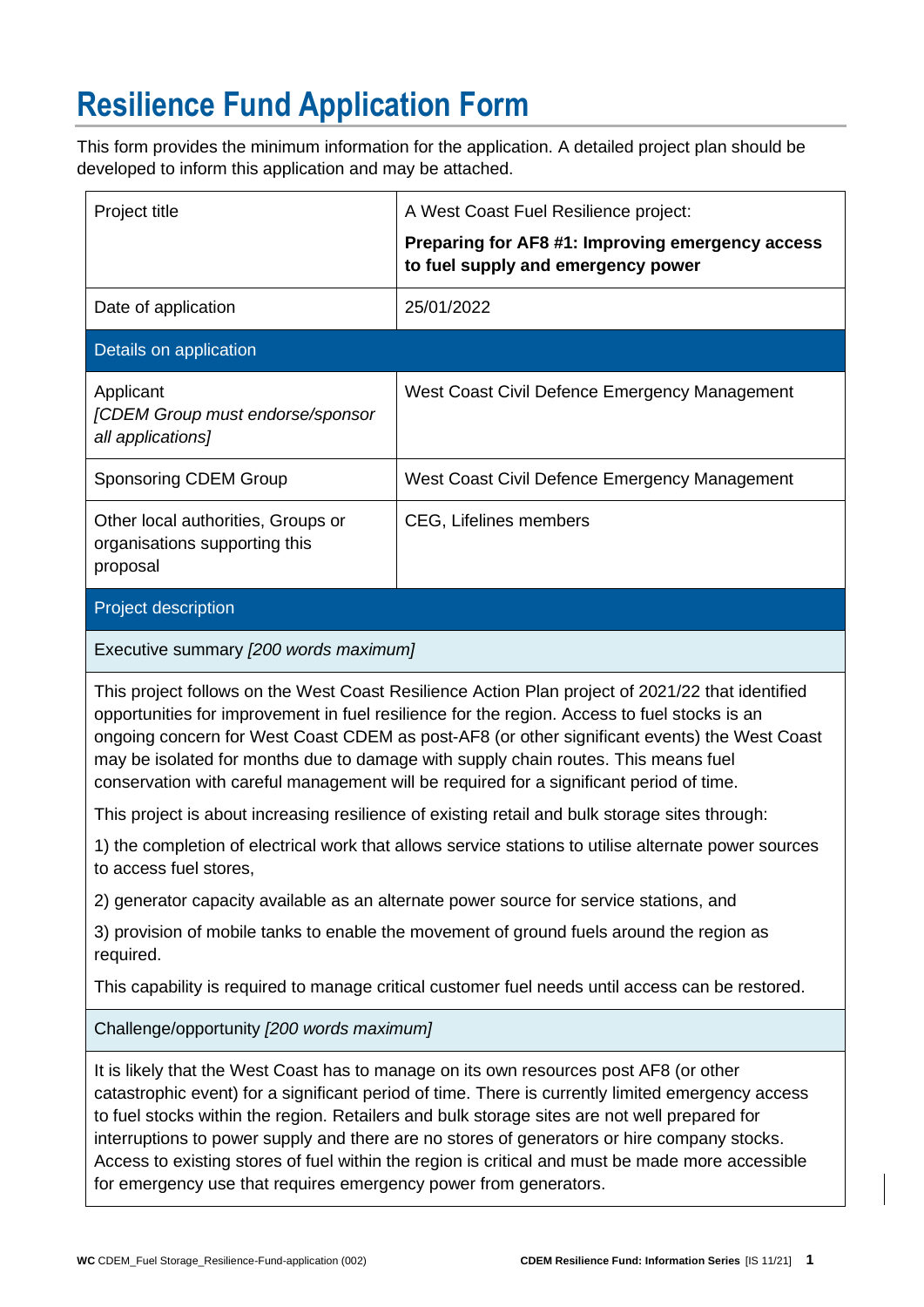This issue has been understood for many years. Without considerable support from CDEM it is unlikely any direct improvements will be made.

CDEM has an opportunity to work with local retailers and bulk sites to improve resilience across the region through a consolidated and supported programme to improve access to fuel, have emergency reserves of generators (including mobile) to provide power source for multiple response activities, and the ability to move fuel across locations by ground (and potentially air) within the region.

Alignment with priorities and objectives of the National Disaster Resilience Strategy (NDRS) *[200 words maximum]*

This project aligns with priorities and objectives of the NDRS including:

**Priority**: Managing risks - **Objectives**: 1) Risk scenarios and informed decision making, 6) Economic impacts

**Priority**: Effective response to and recovery from emergencies - **Objective**:10) enable and empower community-level response, and ensure it is connected into wider coordinated responses

**Priority**: Enabling, empowering, and supporting community resilience - **Objectives**: 13)… build resilience, paying particular attention to those people and groups who may be disproportionately affected by disasters, 15) … take a whole of city/district/region approach to resilience

Alignment with Principles and Allocation Preferences *[200 words maximum]*

#### **Principles**

This project takes a **Local / regional focus** across fuel resilience and is a result of planning to support communities and the region to be more resilient in fuel management during shortage or conservation.

**NEMA involvement is critical** to support this initiative, without which there appears little appetite from fuel suppliers and the private sector to invest.

### **Allocation Preferences**

The project is outcomes focussed. There is strong alignment with NDRS, and our key Iwi / **Māori partners** will have improved access to critical services.

**Fuel suppliers have indicated their support for the initiative and noted similar projects have occurred with other CDEM Groups.**

This project **supports national consistency** for regions to improve their own resilience in fuel as major events will quickly overwhelm the system in the first few weeks following an alpine fault rupture or similar scale event.

**Wider funding / resource commitment** is being gathered for a long-term fuel resilience project (Inland fuel depot/installation) but is outside of this current project due to timeframes and need for short-medium term resilience measures.

This **project builds on existing work** completed in the West Coast Resilience Action Plan project currently underway and which has informed this current project proposal. The project contains **Operational expenditure (Opex)** and some capital expenditure.

Application of outcomes/benefits to sector *[200 words maximum]*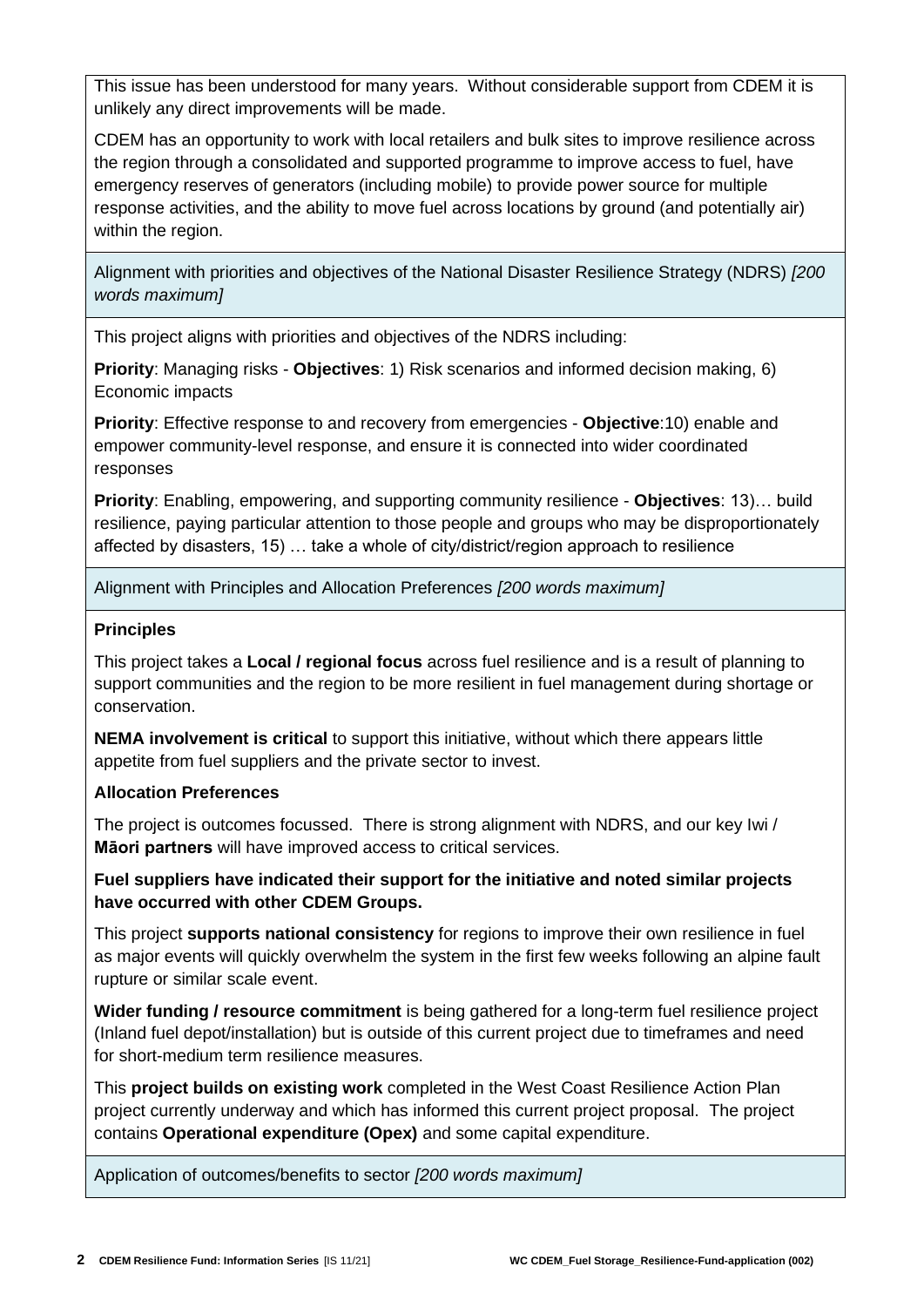The objective of this project is to improve access to current fuel reserves through provision of alternate energy supply to access existing fuel stocks.

In turn this reduces the need for immediate support from out of the region (for example from NEMA/NZDF) to access, power and manage existing fuel stocks, provide emergency power capability for key facilities across the region.

The additional generators will also assist in providing mobile alternat power supply, run and maintain emergency (alternate) communications or other response activities.

The region currently has no available reserves of generators and limited access to existing fuel reserves if power is interrupted. Removal of these barriers will make the West Coast more resilient and self-sustainable in the initial weeks following a major interruption to the supply chain and critical power infrastructure – reducing the need for immediate support and increasing the West Coast's ability to 'get thru' and help ourselves.

Ongoing costs (post-project) and how it will be funded *[200 words maximum]*

#### TA support:

Generators/trailers require annual servicing/licensing

- Trailer generator units \$550 per unit per year/500 hrs return to TransDiesel price
- Trailers need WOF and Registration \$150/year
- Portable generators Approx. \$150 per unit per year return to service provider price (small motor shop e.g. motor mower service provider)

Any costs associated with storage.

| Project design                 |                                                                                              |
|--------------------------------|----------------------------------------------------------------------------------------------|
| Project manager                | Claire Brown, Director Natural Hazards & Emergency<br>Management, West Coast CDEM            |
| Other project members          | West Coast CDEM team, external project coordination<br>(included in proposal), CEG Chair     |
| External providers/contractors | Project support contractor – to be confirmed<br>Electrical contractor/s, equipment suppliers |
| NEMA resource (if needed)      |                                                                                              |

Deliverables *[Note: payments will be made after successful completion of milestones identified]*

| <b>Key milestones</b>                                                  | Date for completion                  | <b>Cost (invoice amount)</b> |
|------------------------------------------------------------------------|--------------------------------------|------------------------------|
| Electrical survey (consultancy)                                        | 31 August 2022                       | \$12,500.00                  |
| Purchase of all equipment and<br>electrical services (as per Budget)   | 31 November 2022                     | \$273,538.44                 |
| Project coordination (part-time<br>resource) and progress reporting to | Progress report 30 September<br>2022 | \$12,000.00                  |
| NEMA.                                                                  | Final report 31 December<br>2022     |                              |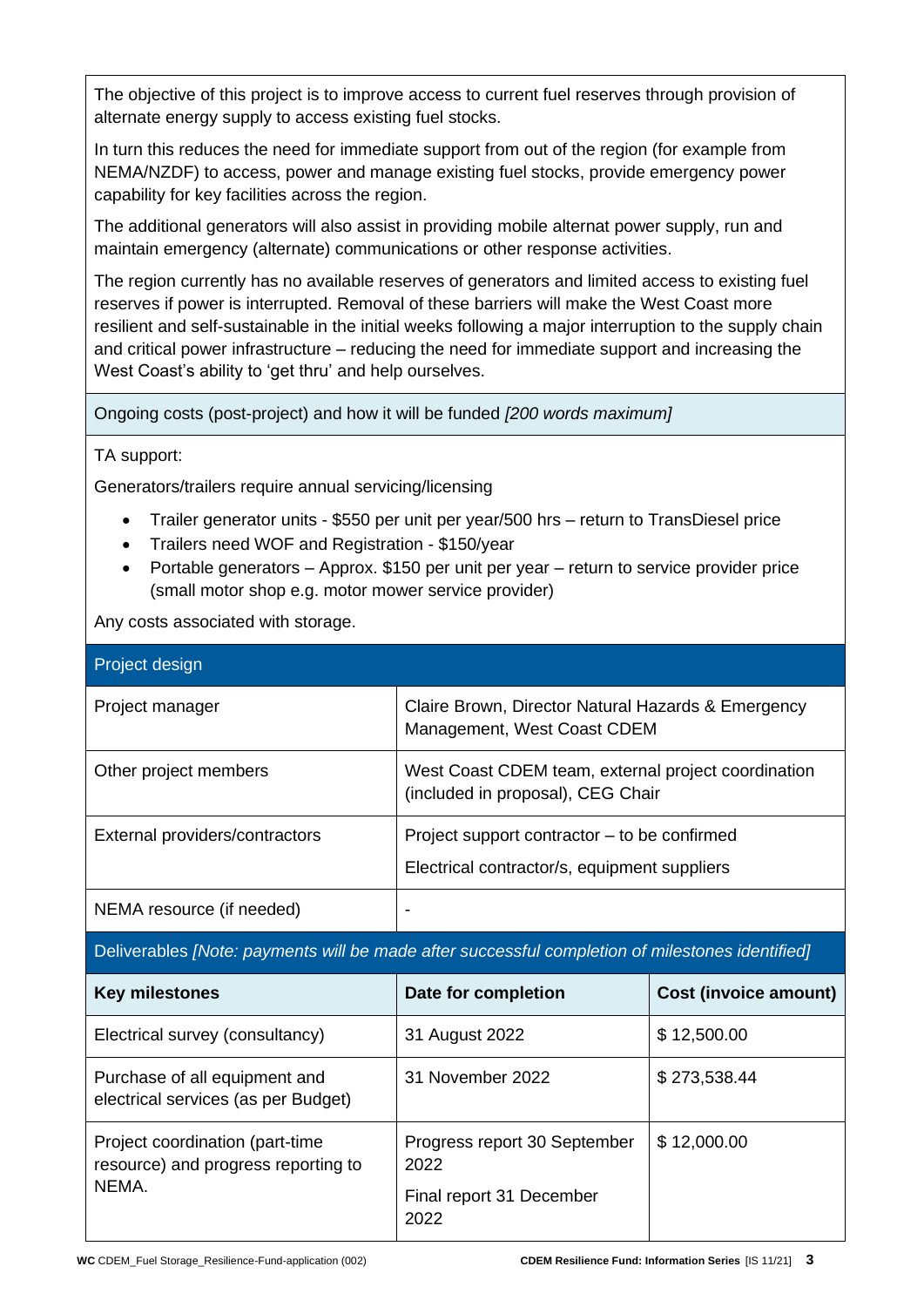| <b>Identified risks</b>                        |                                                                                                                                                                                                                                                                                                                                                                                   |
|------------------------------------------------|-----------------------------------------------------------------------------------------------------------------------------------------------------------------------------------------------------------------------------------------------------------------------------------------------------------------------------------------------------------------------------------|
| <b>Risks</b>                                   | <b>Suggested mitigation / management</b>                                                                                                                                                                                                                                                                                                                                          |
| Shortage of hardware/supplies                  | Order early once application approved to avoid supply<br>chain delays                                                                                                                                                                                                                                                                                                             |
| Resourcing                                     | External project resource factored into application to<br>provide coordination and support.                                                                                                                                                                                                                                                                                       |
|                                                | Team involvement to be factored into work plan to insure<br>there is some capability for EMOs to interface with their<br>respective community contacts e.g. fuel service outlets.                                                                                                                                                                                                 |
| Location for storage                           | Engage with Council/s to determine best storage<br>locations                                                                                                                                                                                                                                                                                                                      |
| Delays/Resistance from fuel retailers          | Unlikely but would simply reduce costs and funding<br>required to be drawn down.                                                                                                                                                                                                                                                                                                  |
| Ongoing costs for TA's                         | TA commitment to the project and understanding that to<br>have resilience in the bad times there are costs<br>throughout the good times. Consider appetite for risk and<br>need for support post catastrophic event.                                                                                                                                                              |
| Funding request and use                        |                                                                                                                                                                                                                                                                                                                                                                                   |
| <b>CDEM Resilience Fund contribution</b>       | \$298,038.44                                                                                                                                                                                                                                                                                                                                                                      |
| Local authority / organisation<br>contribution | Seek support to cost of servicing the trailer unit in each<br>District from relevant TA.                                                                                                                                                                                                                                                                                          |
|                                                | Provision of storage locations.                                                                                                                                                                                                                                                                                                                                                   |
|                                                | Refer below.                                                                                                                                                                                                                                                                                                                                                                      |
| Other sources of funding or support            | A separate piece of work is underway considering an<br>'Inland Fuel Depot' supported in part by Lifeline partners.<br>There is no guarantee this will proceed and any<br>installation could be some years away if it does i.e. long-<br>term project, however a number of Lifeline partners<br>have already indicated that they may financially support<br>a regional initiative. |
|                                                | If it proceeds, we will be seeking significant support<br>(financial and in kind) from Councils, Agencies and<br>Lifelines for the Inland Fuel depot project which will not<br>be subject to a Resilience Fund application (hence why<br>not seeking support from TAs in this current project).                                                                                   |
|                                                | The current project (this application) is about<br>improvements in short-medium term that will increase<br>fuel resilience with what we currently have available in<br>the region.                                                                                                                                                                                                |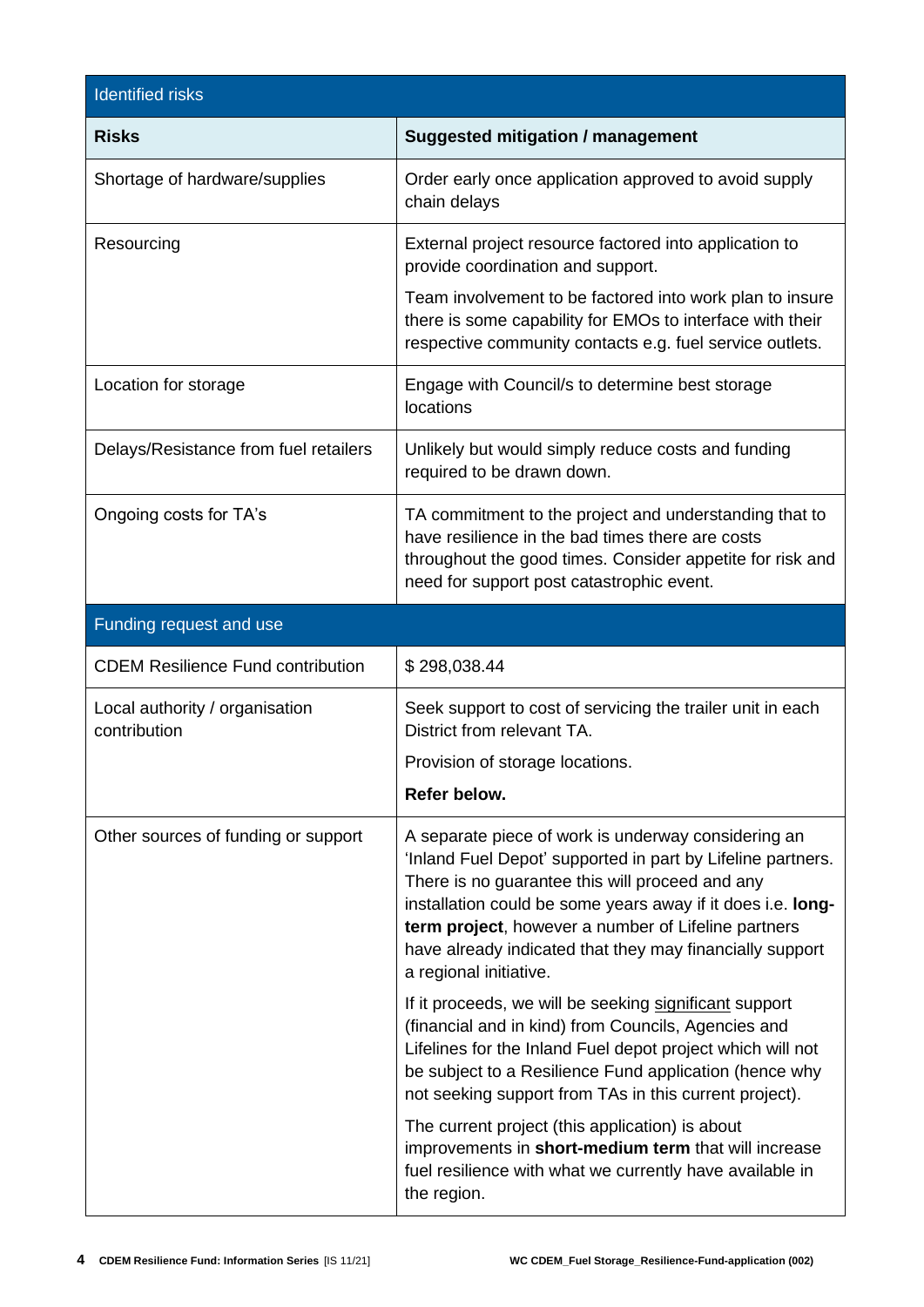| Budget [please supply spreadsheet]                                                                                                                                                                                                                                                                                                                                                                  | \$273,538.44 See last page (page 7)                                                                                                                                  |                 |                |
|-----------------------------------------------------------------------------------------------------------------------------------------------------------------------------------------------------------------------------------------------------------------------------------------------------------------------------------------------------------------------------------------------------|----------------------------------------------------------------------------------------------------------------------------------------------------------------------|-----------------|----------------|
| Applies if application exceeds<br>\$100,000 over the life of the project                                                                                                                                                                                                                                                                                                                            | Are you prepared to attend an<br>interview in support of this<br>application (if needed)?                                                                            | Yes $\boxtimes$ | $No$ $\Box$    |
| Application confirmation                                                                                                                                                                                                                                                                                                                                                                            |                                                                                                                                                                      |                 |                |
| Is this application from an individual or other organisation                                                                                                                                                                                                                                                                                                                                        |                                                                                                                                                                      | Yes $\Box$      | No $\boxtimes$ |
| Does the CDEM Group support this application? [sign off below confirms<br>support]                                                                                                                                                                                                                                                                                                                  |                                                                                                                                                                      | Yes $\boxtimes$ | No             |
| Approval of Chief Executive<br>[Chief Executive or Head of the<br>organisation receiving the funding]                                                                                                                                                                                                                                                                                               | KluC<br>Heather Mabin<br>Name:                                                                                                                                       |                 |                |
| Approval of CEG Chair                                                                                                                                                                                                                                                                                                                                                                               |                                                                                                                                                                      |                 |                |
|                                                                                                                                                                                                                                                                                                                                                                                                     |                                                                                                                                                                      |                 |                |
|                                                                                                                                                                                                                                                                                                                                                                                                     | Name: Simon Bastion<br>All communications regarding the application, including approval decisions will be addressed to                                               |                 |                |
|                                                                                                                                                                                                                                                                                                                                                                                                     | Note: Only complete forms will be considered for assessment. All completed forms and<br>supporting documents must be emailed to NEMA at resilience.fund@nema.govt.nz |                 |                |
|                                                                                                                                                                                                                                                                                                                                                                                                     |                                                                                                                                                                      |                 |                |
|                                                                                                                                                                                                                                                                                                                                                                                                     |                                                                                                                                                                      | Yes             | No             |
|                                                                                                                                                                                                                                                                                                                                                                                                     |                                                                                                                                                                      | П               | Ω              |
|                                                                                                                                                                                                                                                                                                                                                                                                     |                                                                                                                                                                      | n               | o              |
|                                                                                                                                                                                                                                                                                                                                                                                                     |                                                                                                                                                                      | o               | π              |
|                                                                                                                                                                                                                                                                                                                                                                                                     |                                                                                                                                                                      |                 |                |
|                                                                                                                                                                                                                                                                                                                                                                                                     |                                                                                                                                                                      | o               | Ω              |
| the Chief Executive and CEG Chair<br><b>CDEM Group comment</b><br>NEMA Assessment [internal use only]<br>Principles<br>Local / regional focus<br>Values the role of Māori in the Emergency Management System<br>NEMA involvement required<br><b>Allocation Preferences</b><br>Alignment with NDRS<br>Achieves equity of outcomes for Māori communities, marae, hapū, iwi and<br>Mãori organisations |                                                                                                                                                                      | n               | Π.             |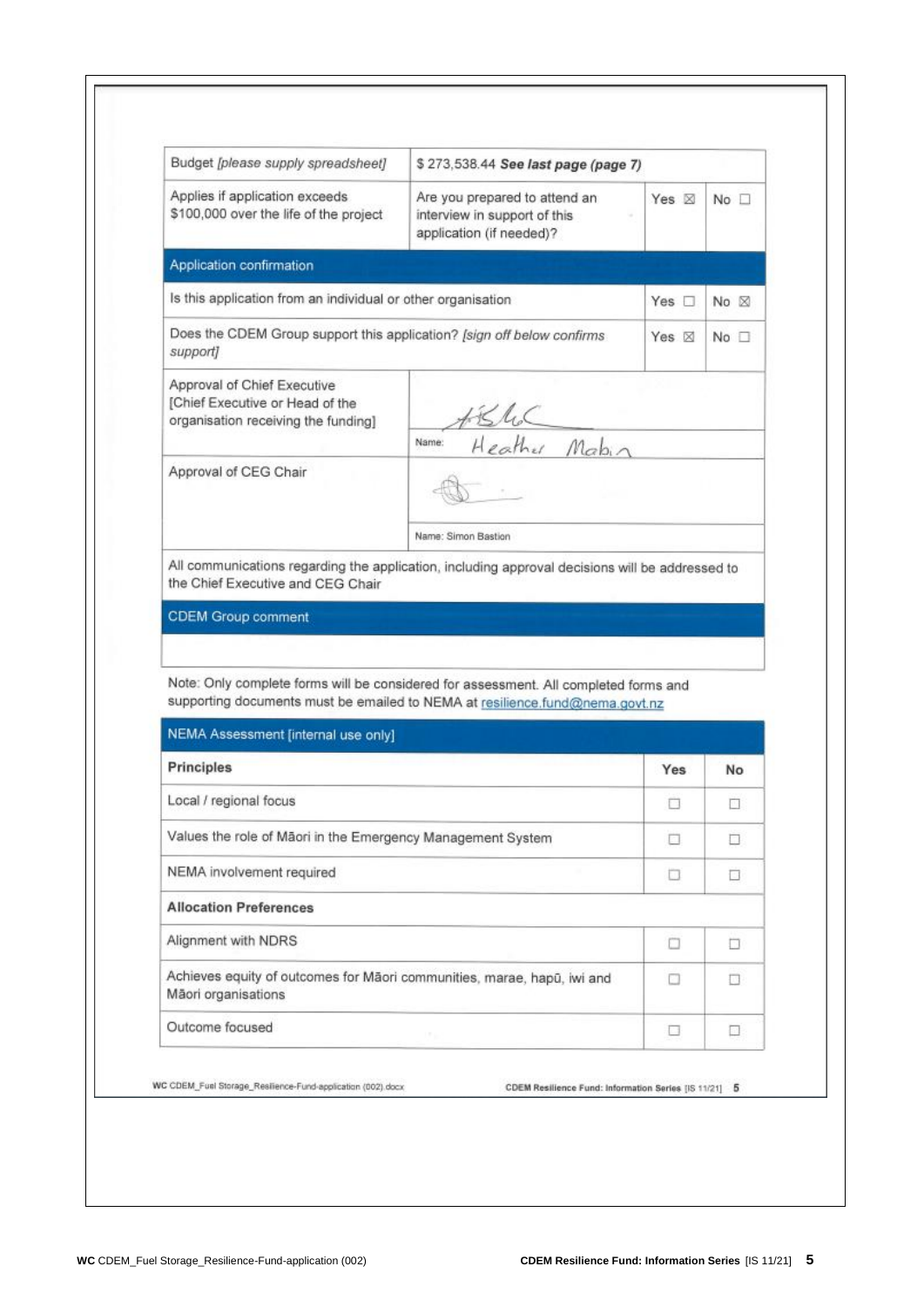| Applicable in other regions / CDEM Groups                                                      |           | $\Box$            |                               |
|------------------------------------------------------------------------------------------------|-----------|-------------------|-------------------------------|
| Supports national consistency                                                                  |           | $\Box$            |                               |
| Wider funding / resource commitment                                                            |           | $\vert \ \ \vert$ |                               |
| Build on existing work                                                                         |           | П                 |                               |
| Operational expenditure (Opex)                                                                 |           | П                 |                               |
| Capital expenditure (Capex)                                                                    |           | $\Box$            |                               |
| Other                                                                                          |           |                   |                               |
| Application from individuals or other organisations endorsed/sponsored by<br><b>CDEM Group</b> |           |                   |                               |
| <b>NEMA Subject Matter Expert Comment</b>                                                      | Supported |                   | Not supported                 |
|                                                                                                |           |                   |                               |
| NEMA Regional Emergency Management Advisor Comment                                             | Supported |                   | Not supported<br>H            |
|                                                                                                |           |                   |                               |
| <b>NEMA Review Panel Comment</b>                                                               | Supported |                   | Not supported<br>$\mathsf{L}$ |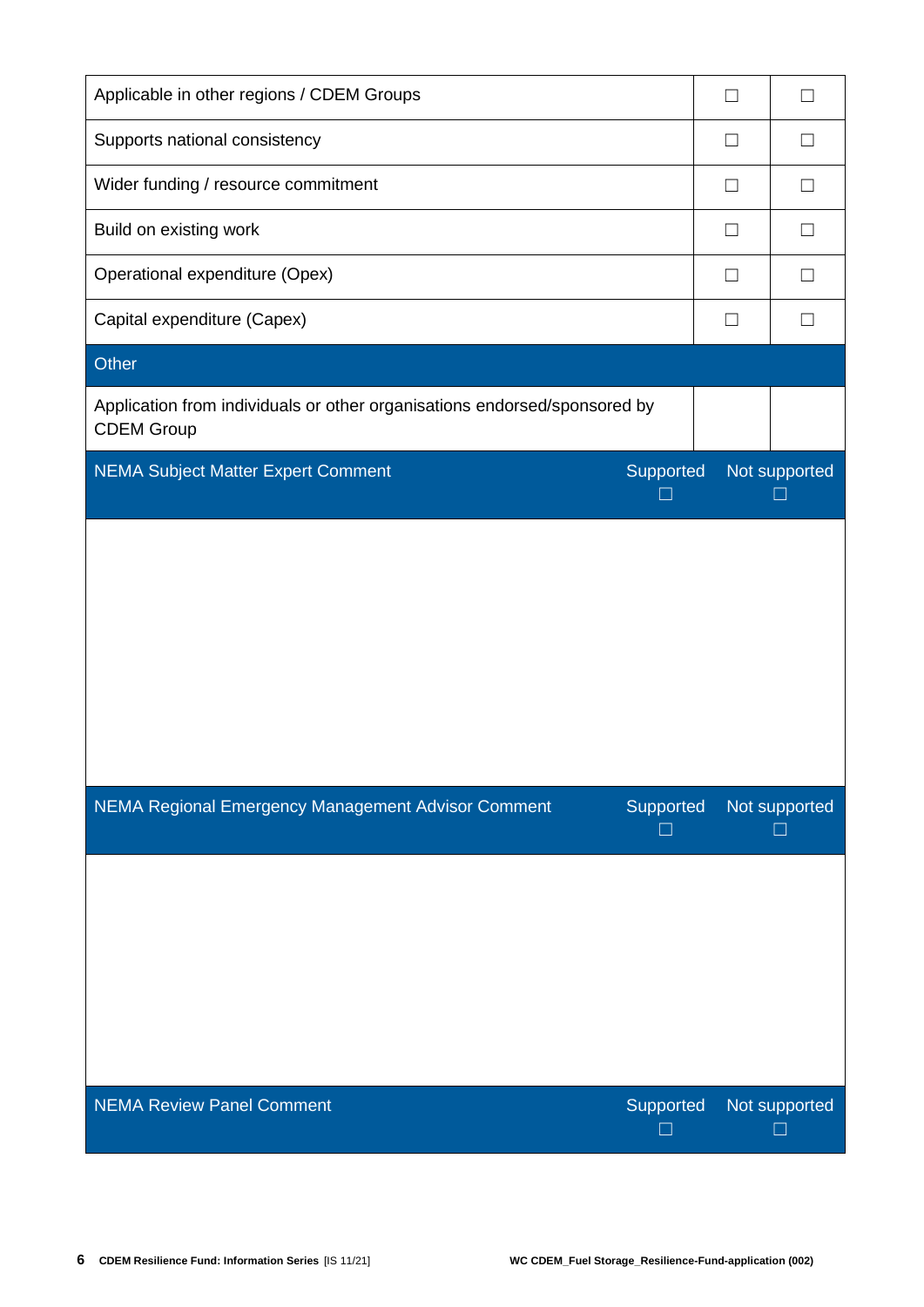| <b>NEMA Director Decision Sign-off</b>                | Approved | <b>Declined</b><br>$\Box$ |
|-------------------------------------------------------|----------|---------------------------|
| <b>Director of Civil Defence Emergency Management</b> |          |                           |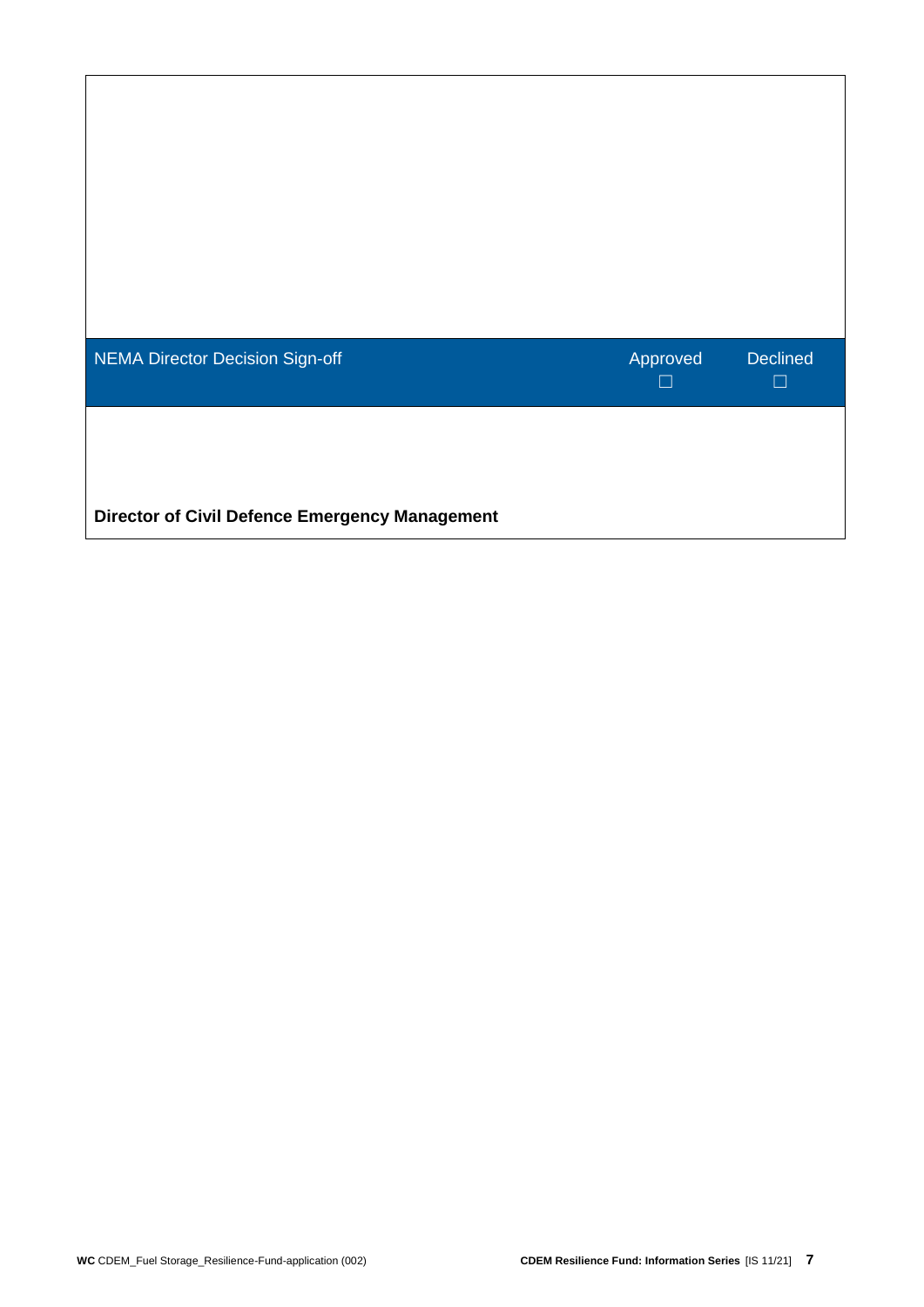## **Budget**

| #            | <b>Component</b>                                | <b>Description</b>                                                                                                                                                   | <b>Detail</b>                                                                                                                                                                                                                                                                                                                                                                                                 | Qty         | Price (ex-GST) | <b>Total (ex-GST)</b> |
|--------------|-------------------------------------------------|----------------------------------------------------------------------------------------------------------------------------------------------------------------------|---------------------------------------------------------------------------------------------------------------------------------------------------------------------------------------------------------------------------------------------------------------------------------------------------------------------------------------------------------------------------------------------------------------|-------------|----------------|-----------------------|
|              | Project management                              | Project management and<br>liaison                                                                                                                                    | Coordination of all project activities, liaison with<br>suppliers/service providers, reporting to<br>WCCDEM and NEMA reporting requirements.                                                                                                                                                                                                                                                                  | $\mathbf 1$ | \$12,000.00    | \$12,000.00           |
| $\mathbf{2}$ | Increasing access to<br>retail/bulk fuel supply | Electrical survey and<br>assessment - Service<br>stations/Bulk fuel sites                                                                                            | Assessment of all service stations in region to<br>identify emergency backup power needs and<br>price up electrical work and fittings.<br>30 sites across West Coast. An MOU will be<br>required to be 'generator ready' and provide<br>conditions for maintenance and testing.                                                                                                                               | 1           | \$12,500.00    | \$12,500.00           |
| 3            |                                                 | Completion of electrical work<br>to be "generator ready"                                                                                                             | Subsidise the provision of generator<br>connections at service stations and other bulk<br>sites at backup options with a "standard"<br>connection enabling powering via WCCDEM<br>mobile generator (see Notes on next page).<br>Subsidy to provide the installation of<br>connection.<br>Each connection will require a MOU to be<br>'generator ready' and provide conditions for<br>maintenance and testing. | 20          | \$6,000.00     | \$120,000.00          |
| 4            | <b>Emergency power</b><br>supply                | Purchase of generators for<br>emergency power including<br>access to fuel supply sites,<br>ECC/EOC backup,<br>deployable assets for IMT,<br>emergency communications | WCCDEM portable 8.9 kVa generator cache<br>for deployment and capable of providing<br>comms backup power and other operational<br>needs (petrol).                                                                                                                                                                                                                                                             | 10          | \$2,300.00     | \$23,000.00           |
| 5            |                                                 |                                                                                                                                                                      | Mobile 35kVa generator unit/s on trailer<br>(generator, trailer, lifeguard box, cable, switch).<br>One unit per district - deployable to sites and<br>capable of running a service station pump set,<br>or ECC/EOC/IMT.                                                                                                                                                                                       | 3           | \$23,000.00    | \$69,000.00           |
| 6            |                                                 |                                                                                                                                                                      | Storage container for the above (Shipping<br>container) with security provisions.                                                                                                                                                                                                                                                                                                                             | 1           | \$20,000.00    | \$20,000.00           |